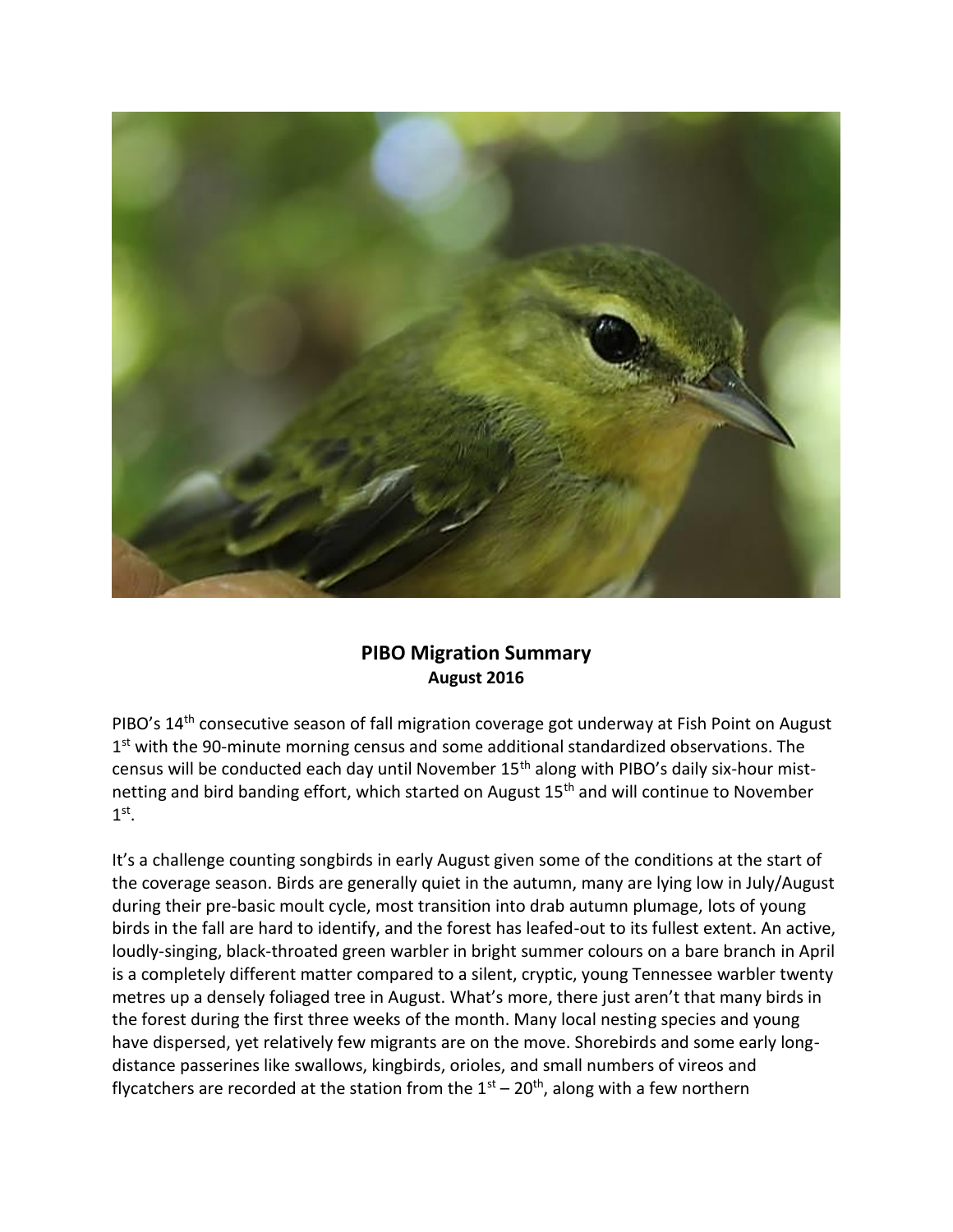waterthrushes and other early warbler species, but nothing compared to the first substantial waves that arrive once the temperature drops and cold fronts begin to develop towards the end of the month. Tack on a range of other workplace hazards – often intense mosquito activity, biting flies, intense heat and humidity, poison ivy, and the like – and it's no wonder the crew looks forward to September!

## August  $1<sup>st</sup> - 15<sup>th</sup>$

The start of the coverage season was fairly typical in most respects and so was the bird activity. Small numbers of shorebirds were recorded almost daily from the  $1<sup>st</sup> - 15<sup>th</sup>$  – eight spotted sandpipers were noted on August  $2<sup>nd</sup>$ , along with ones-and-twos of lesser yellowlegs, ruddy turnstone, sanderling, and semipalmated sandpiper seen during the first two weeks of the month. Eleven killdeers were observed on the  $13<sup>th</sup>$ . A variety of other waterbirds were documented including 350 common terns and 66 Canada geese on the 5<sup>th</sup>, 1700 double-crested cormorants on the 15<sup>th</sup>, and, on most days, up to 800 gulls of four species  $-$  Bonaparte's, ringbilled, herring, and great black-backed. American white pelicans are becoming a fixture in the Western Erie basin, with nesting confirmed this summer for the first time. PIBO has effectively monitored this incursion over the last few years from one or two birds sighted in 2014 to almost weekly records this year.

Swallows were on the move most days, with six species actively heading south off the tip during the first two weeks of the summary period. Purple martins, barn, and bank swallows dominated, as well as a few northern rough-wing, tree, and cliff swallows. Southerly winds seem to encourage the most active flights, with almost 100 birds of four species noted during the census on August  $4<sup>th</sup>$ , and 35 barn swallows and smaller groups of others on the 12<sup>th</sup>, all flying low off the tip into moderate south winds. Other songbird migration was light but there were some early migrants and some species like cedar waxwings observed in good numbers, with 75 individuals recorded on August 9<sup>th</sup>. The first yellow-bellied flycatcher of the fall was noted that day as well, and the first northern waterthrush on the 11<sup>th</sup>. While most of the local nesting yellow warblers clear out by late July, groups of migrants were encountered at the tip on a few mornings, including fourteen individuals on August 11<sup>th</sup>.

## August  $16^{\text{th}} - 31^{\text{st}}$

A small but noticeable change in the weather saw the morning temperature drop from an average of about 24° C during the first two weeks of August to a low of 16 on a few mornings after the 16<sup>th</sup>. It was still warm and sticky but the constant heat of July and August started to let up. As a result, the initial trickle of migrants early in the month began to increase. New arrivals in the third week of August included black-and-white and blackburnian warbler (August  $18<sup>th</sup>$ ), black-bellied plover and Baird's sandpiper (21<sup>st</sup>), and American redstart(22<sup>nd</sup>). Other species began to appear in increased numbers and over-all diversity picked up. Forty-three species were documented during the standardized coverage period on August 19<sup>th</sup>, for instance, compared to an average daily species count of thirty during the first fifteen days of the month.